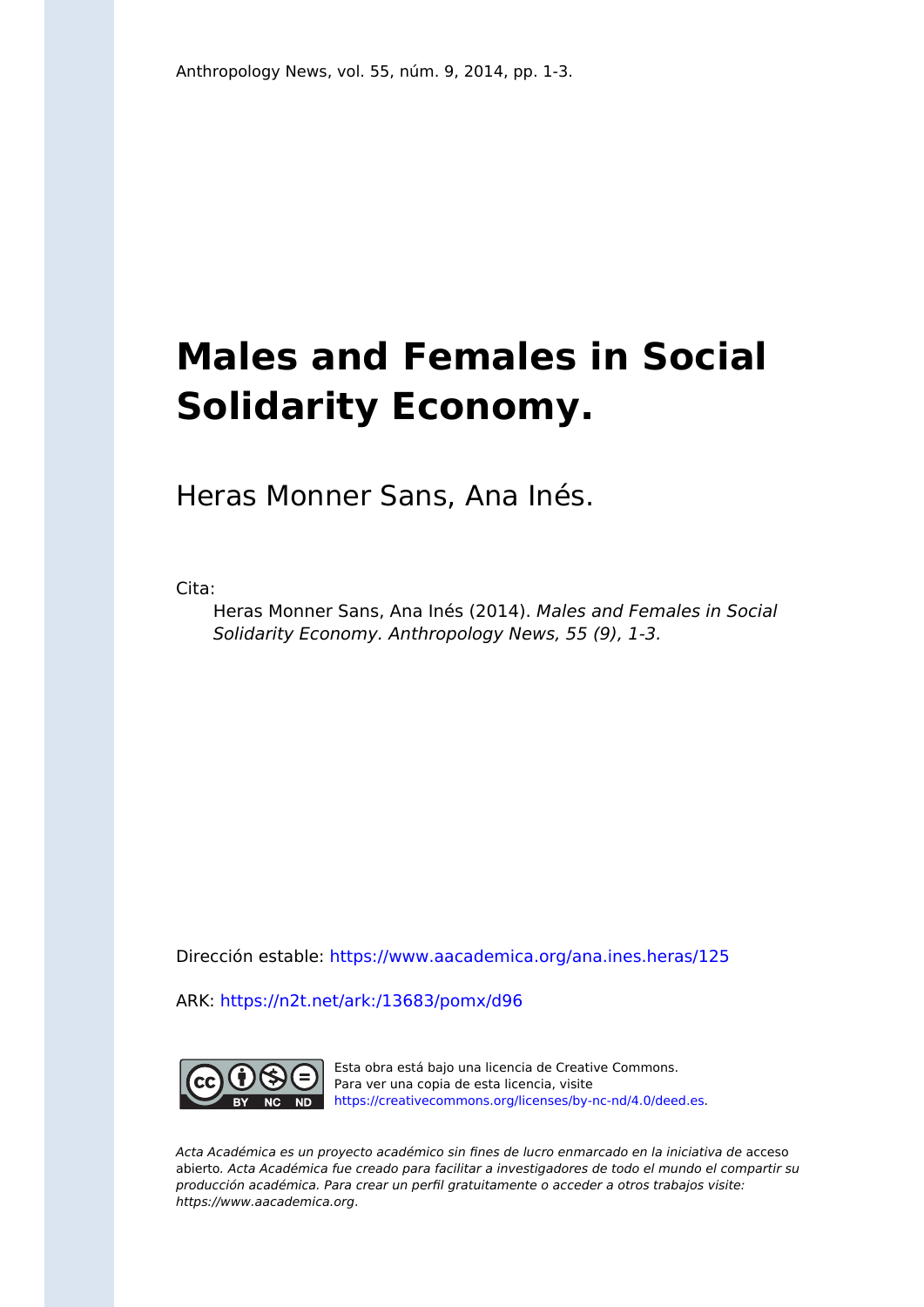### **Males and Females in Social Solidarity Economy**

## **Voices from Latin America**

## **By Ana Inés Heras**

Anthropology News. American Anthropological Association - Published October 2014

http://www.anthropology-news.org/index.php/2014/09/17/males-and-females-in-social-solidarityeconomy/

Gender relationships have been a contested terrain over time in Latin America. As it has been documented elsewhere (Heras 2012), societies in Latin America are oriented by patriarchy. The participation of males in household domestic chores or in what has been seen as traditionally feminine tasks still waits to be a reality. Conversely, males are still predominant in decision-making roles regarding political participation and economic resources, and they tend to do better in access to economic resources (PNUD, 2011). It is true that much has been gained for women over the decades, in particular if we compare current public policy measures or legislative frameworks with those of the past two centuries in regards to securing women's rights. Yet, gender inequality is still at place. Differences can be seen in what women earn (for the same qualified job), in whether or not females can access political participation, how domestic chores and responsibilities are distributed, and how women and men are perceived as not equally capable for specific tasks.



Textile. Men work too. Photo Courtesy Ana Heras, 2011

It is still true that everyday practices, at work, school, home and other social spheres tend to be organized by male hierarchy that, in turn is viewed as normal. Normal, in gender relations, means that men and women are not equal. Women are still at a disadvantage when compared to males.

In this context, groups that orient their practice by the principles of *otra economía and otra sociedad* seem to be at a privileged position to transform gender inequality, at least within their organizations. The power to implement a different organization altogether lies in their hands. It is worth analyzing social-economy and self-managed workers' processes in regards to their contribution to gender equality in Latin America.

Is there any news that these projects are putting forward? The answer is mixed: while some patterns seem to remain unchallenged, others are starting to move forward.

Caracciolo Basco y Foti (2010) reviewed several different experiences in light of gender relations. They found that these kinds of experiences seem to be making a difference when some key issues are taken into account.

Some of these are: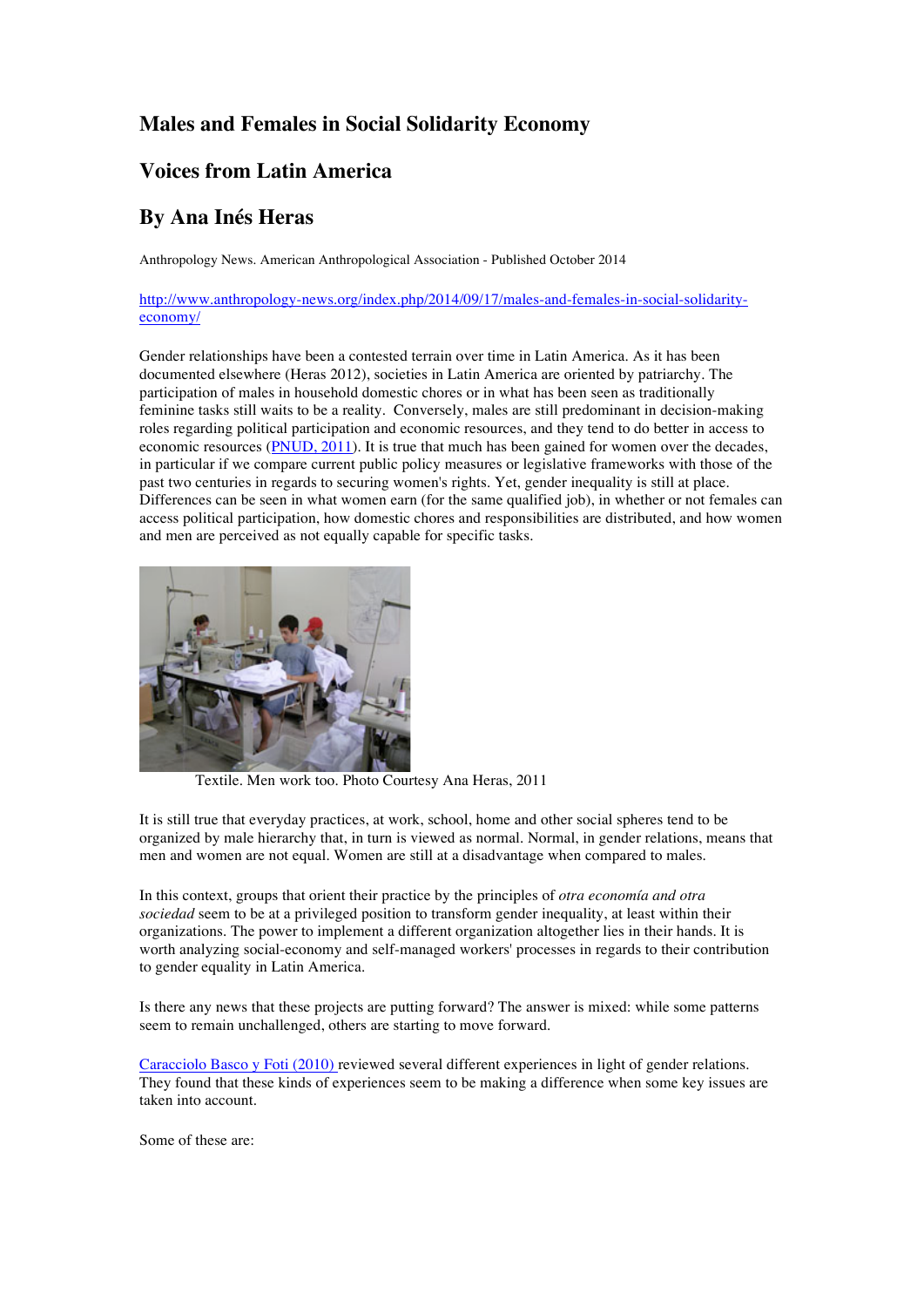- When gender relations are considered simultaneously in all spheres of everyday life, that is, workplace, household, and community, opportunities for change for both women and men arise. Social-solidarity economy endeavors are specially suited for carrying out this framework since their perspective is relational and integral, and therefore, there seems to be a natural match between carrying out social change and carrying out change that benefits men and women equally.
- Public policy initiatives that are conceived as integral (i.e. health, education and work) do have a greater impact on gender equality.
- Getting to know what others do, and how they do it, seems to make a difference in as much as it is portrayed as achievable. Social-solidarity economy organizations that network with others have a chance to implement other organizations' learning experiences.
- Fostering equal gender relations, while specifically supporting women in their equal participation in all spheres over time, make a difference in favor of equal gender relations in that they tend to be more stable and supportable.
- Social-economy groups that network with other organizations in more complex relations tend to benefit women in the long run because other ways of doing things are brought to focus. It is important for groups that are concerned with equal gender relations to not become isolated.

These findings have been compiled by conducting research on rural and urban settings where traditional gender relations tended to follow a patriarchal pattern (north-west and north-east Argentinean regions and other urban and semi-urban regions of the Province of Buenos Aires).

Partenio (2013), on the other hand, has shown mixed results in cooperatives and recovered enterprises in Argentina during the last decade. In general terms it seems that the process of recovering a factory usually involves men and women equally, and yet, this situation does not necessarily translate into a more equal organization within the workplace once it starts to be self-managed by their workers. She points that the literature has considered workers' processes mostly in regards to class issues and class identity (developing a collective bias in order to recover their work site and as a result of the process); she advocates for research that can uncover gender relation issues in these situations. Some of those issues are, for example, whether self-managed workers' enterprises critically examine the value that is placed on specific roles because of the fact that are associated with females, and mostly performed by females. In as much as these practices remain unchallenged, patriarchal patterns are not examined nor contested.



Woman at work. Photo Courtesy Ana Heras, 2010

Another issue that needs to be re-examined is whether —and if in any way, how— gender relations are changed within the household when women and men participate of cooperatives and/or of processes of recovering their workplace. Partenio points out that, in these processes, there seems to be an invisible continuity between patriarchal practices, both at the household and at work. Some roles at work, for example, are considered to be *male oriented* and thus more valued; she also shows that when these continuities are exposed and examined, some changes start to take place. Following this line of thought, additionally, Partenio has argued that when gender issues are brought to light, also on-the-job education can be examined: she has found that implementing training for women on work traditionally seen as male-oriented has proven key. She has also found that there are cooperatives where females are